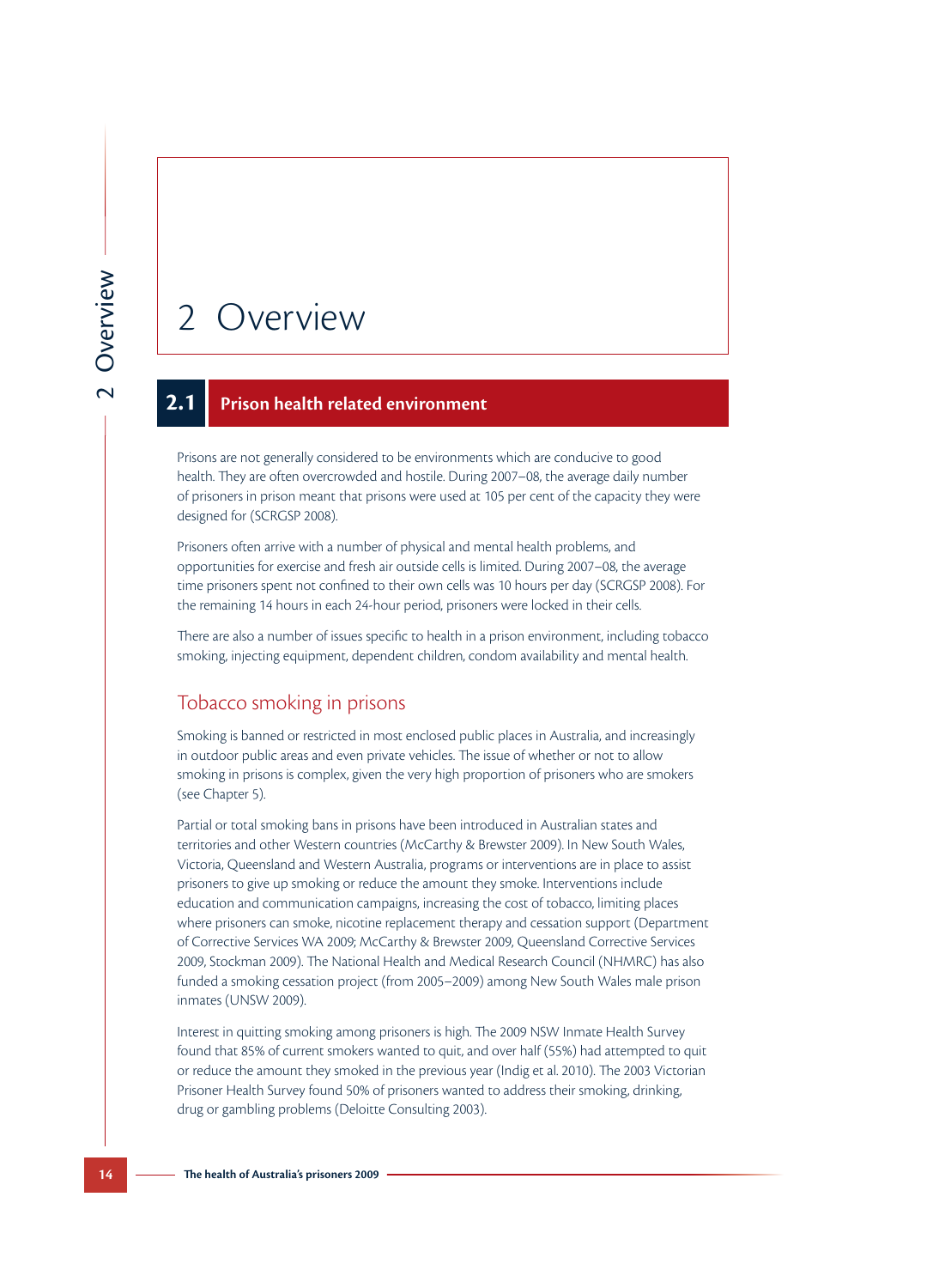Barriers to quitting among this population include a strong smoking culture in prison, high levels of nicotine dependence, mental illness, limited access to nicotine replacement therapy and cessation programs, boredom and stressful events such as prison transfer, family and legal stressors (McCarthy & Brewster 2009).

## Mental health

It is well established that people with mental illness are incarcerated at a higher rate than the general population, and that prisoners have higher rates of psychological distress and mental illness than the general population (Senate Committee on Mental Health 2006, Butler et al. 2005). The difference is particularly pronounced for serious mental illness (Ogloff et al. 2006). The experience of incarceration and the prison environment itself may also have a detrimental effect on mental health (Velamuri & Stillman 2007), and imprisonment can be a more onerous experience for people with mental illness than for those without.

The desirability of reducing the number of people with a mental illness who are incarcerated, and avoiding imprisonment of people because of their mental illness, has contributed to an increased interest in alternative approaches to people whose offending is linked to mental illness, such as mental health courts and police-based diversion programs.

For those people with mental health problems who are imprisoned, the National Statement of Principles for Forensic Mental Health (2002) affirms that health services available in prison should be equivalent to that available in the general community. The Standard Guidelines for Corrections in Australia (2004) stipulate that prisoners with mental health issues should be provided with appropriate services, discharge planning for the continuation of treatment after release and access to specialist mental health care facilities as required.

## Injecting equipment

Blood-borne viruses can be transmitted via the sharing of needles (Butler et al. 2004b). According to a report by the National Centre in HIV Epidemiology and Clinical Research (NCHECR), needle and syringe exchange programs (NSP) in the general population have directly averted an estimated 32,000 new HIV infections and almost 97,000 new hepatitis C virus infections during 2000–2009 (NCHECR 2009b). The report estimated that for every dollar invested in NSPs, more than four additional dollars were returned during the 10 years in direct health care related cost savings. NSPs have been available in prisons in some countries for over 10 years, including Switzerland, Germany, Spain, Moldova, Belarus and Kyrgyzstan. These programs have been shown to consistently improve prisoner health and reduce needle sharing in prison while not undermining institutional safety or security (Lines et al. 2005). Currently there are no regulated NSPs in Australian prisons.

While no Australian prison provides access to sterile injecting equipment, in some jurisdictions bleach or bleach alternatives (which can be used to sterilise some injecting equipment) are available (Dolan 2000). Disinfection of used injecting equipment can theoretically reduce the likelihood of transmission of blood-borne viruses and other pathogens. Laboratory studies indicate that bleach may reduce viral infectivity, but studies on the effectiveness of bleach in inactivating the hepatitis C virus are limited (MACASHH 2008). The method of obtaining bleach in prison is also relevant to its usefulness in preventing the transmission of blood-borne viruses. Where bleach must be requested from prison officers, prisoners may be reluctant to make requests, fearing being searched or tested for drug use.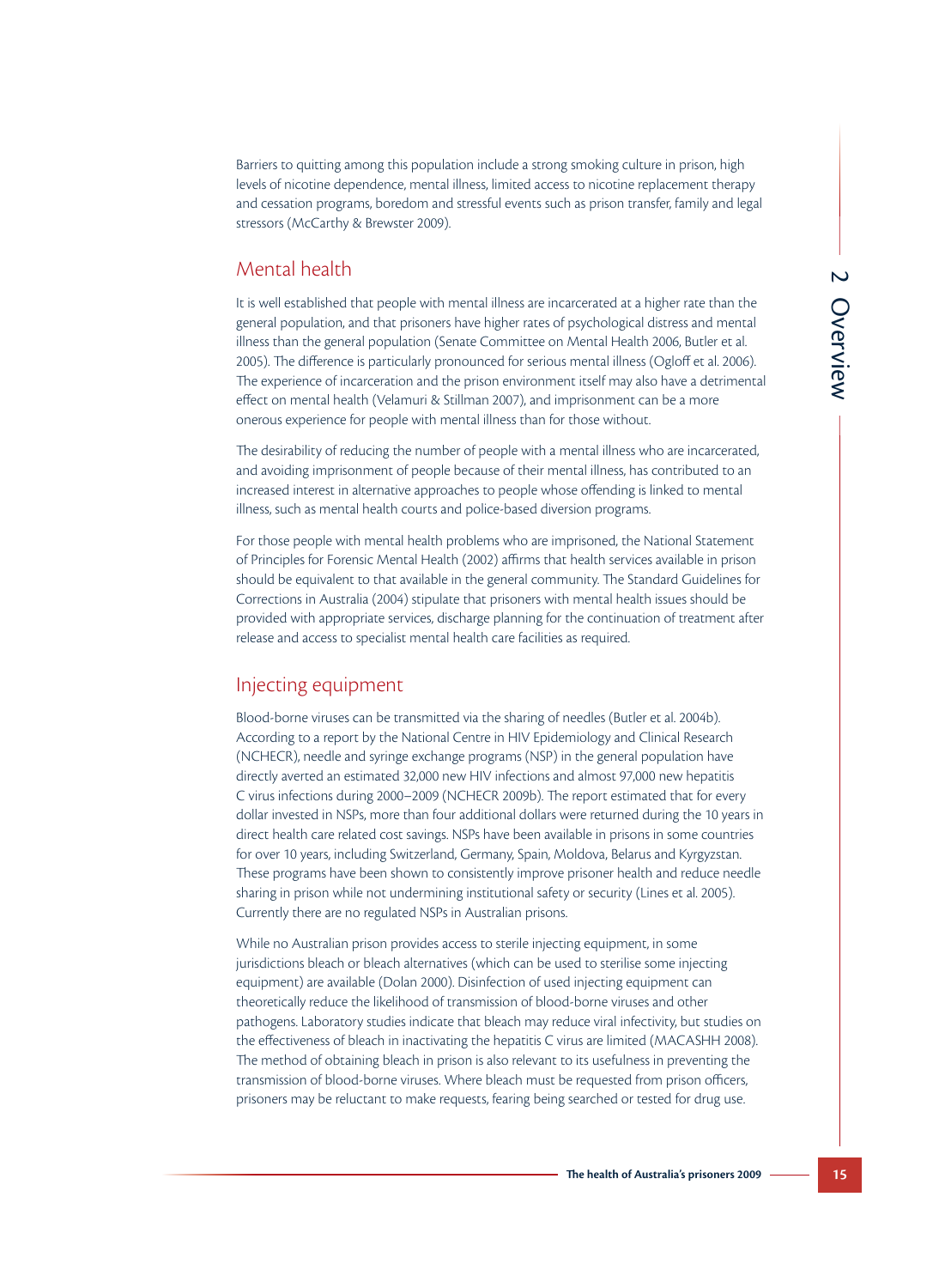#### Dependent children

Pregnant prisoners who give birth in custody may be allowed to keep their baby with them. Mother and baby units operate in some Australian prisons with children up to preschool age being able to stay with their mothers.

Many prisoners have dependent children. The 2009 NSW Inmate Health Survey found that 45% of prisoners have dependent children aged 16 years or under (Indig et al. 2010). Research has consistently identified that one of the main stressors for incarcerated women is the loss of involvement in their children's lives and concerns for their wellbeing (Justice Action 2010, Defence for Children International - Australia 2010).

### Condom availability

Condoms are used both to protect against sexually transmitted infections (STIs) and as a contraceptive. The World Health Organization recommends that prisoners should have access to condoms (Moller et al. 2007). The policies on availability of condoms in prison varies among jurisdictions in Australia, from being available anonymously in most jurisdictions, to not being available at all in the Northern Territory and Queensland, and only by request in Victoria (the availability of condoms in prisons in Victoria is under review) (Table 2.1).

Note that the information in Table 2.1 represents policy in each jurisdiction and may not reflect practice, which may differ from this (even within jurisdictions). The collection of data regarding the practice of condom availability was beyond the scope of this report.

|                              | <b>Condom availability</b> |            |
|------------------------------|----------------------------|------------|
|                              | <b>Anonymously</b>         | On request |
| New South Wales              |                            | $\times$   |
| <b>Victoria</b>              | $\times$                   | V          |
| Queensland                   | $\times$                   | $\times$   |
| Western Australia            | V                          | $\times$   |
| South Australia              |                            | $\times$   |
| <b>Tasmania</b>              |                            | $\times$   |
| Australian Capital Territory |                            | $\times$   |
| Northern Territory           | $\times$                   | $\times$   |

#### **Table 2.1:** Availability of condoms in Australian prisons, by state and territory, 2009

# **2.2 Australia's prisoners**

At 30 June 2009 there were almost 30,000 persons in prisons in Australia (not including periodic detention or court cells) (Table 2.2). The number of people who are in prison at some time during the year is much higher than this, as people are constantly entering and being released from prison. It has been estimated that there were about 50,000 releases from prison during 2007–08 (Martire & Larney 2009).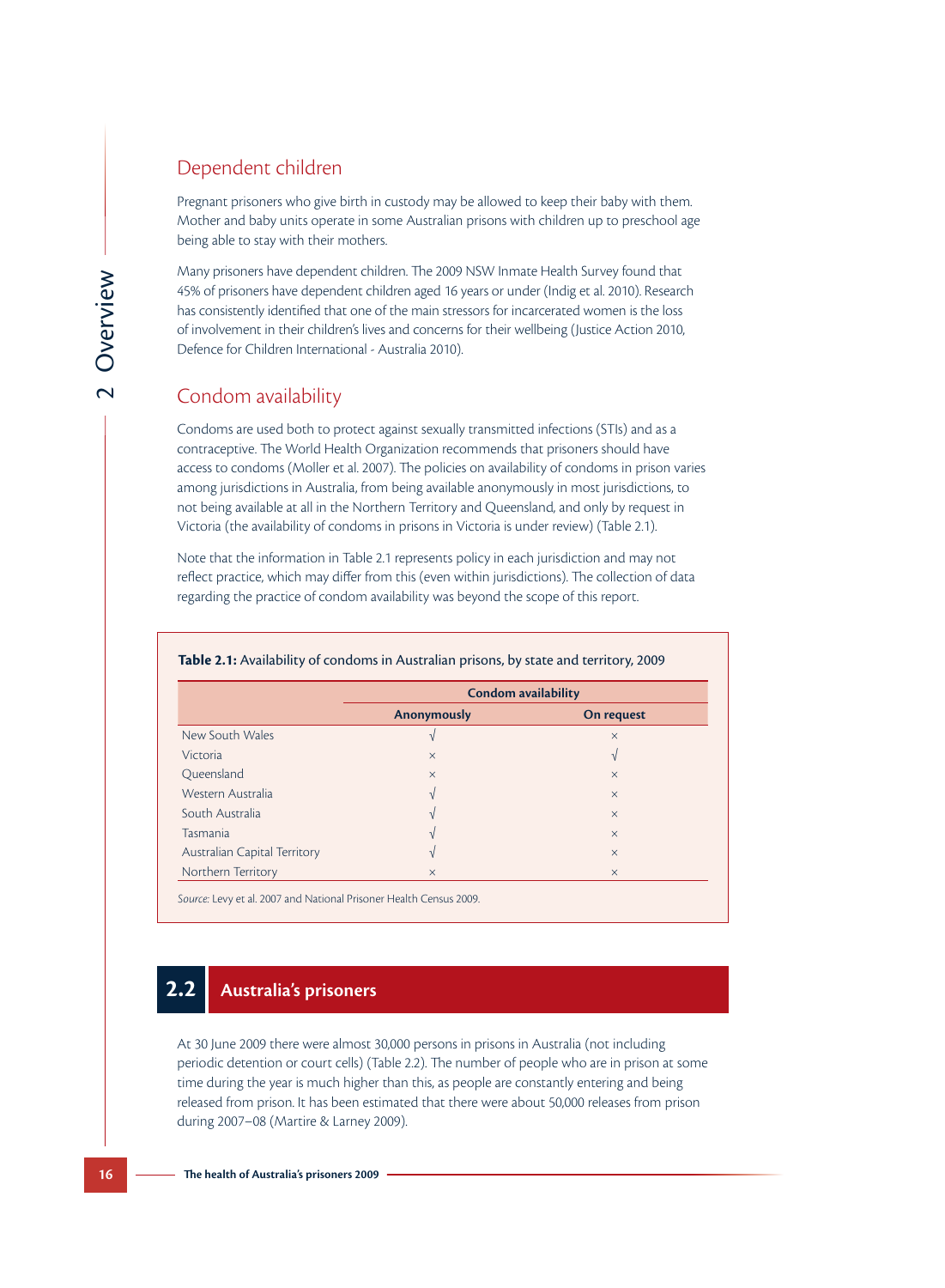|                                          | <b>NSW</b> | <b>Vic</b> | Old   | <b>WA</b> | <b>SA</b> | Tas | <b>ACT</b> | NΤ | Aust         |
|------------------------------------------|------------|------------|-------|-----------|-----------|-----|------------|----|--------------|
| Number in prison<br>custody 30 June 2009 | 9.724      | 4.007      | 5.659 | 4.405     | 1.781     | 540 | 153        |    | 1.053 27.322 |

Prisoners are overwhelmingly male (93%) and young, with over two-thirds aged 20–39 years (ABS 2009b). Aboriginal and Torres Strait Islander people are significantly over-represented in the correctional system. At 30 June 2009, 26% of the prisoner population in Australia, compared with 2% in the general population, were Indigenous. Aboriginal and Torres Strait Islander people are imprisoned at a rate of 1,891 per 100,000 of the adult population, an age-standardised rate 14 times that of the non-Indigenous population (ABS 2009b).

Repeat imprisonment is common, with 56% of all prisoners at 30 June 2009 having served a sentence in an adult prison prior to the current episode (ABS 2009b).

In this report, data labelled as 'prisoners in custody' refer to the ABS's *Prisoners in Australia* data (ABS 2009b).

# **2.3 Prison entrants**

There were 549 prison entrants who participated in the Census. They were predominately male (89%) and young (median age 29 years), with a disproportionate number being Indigenous (26%) compared with the general population. There were 61 female prison entrants (11%) and 7 transgender entrants, each of whom identified as male.

For over two-thirds of entrants (68%), this was not their first time in adult prison and almost one-quarter (24%) had been in juvenile detention at some time (Table 2.3).

Females were over-represented in the prison entrants sample (11%) compared with prisoners in custody (7%). Prison entrants also had a younger median age than prisoners in custody—29 compared with 35 years. These differences may reflect the fact that prison entrants are likely to include a higher number of those on remand or with shorter sentences, while prisoners in custody on any single day are likely to include a higher number of those on longer sentences.

Prison entrants were younger than the general population, with just over half (52%) aged 29 years or less. The median age of the general Australian population, including children, in 2008 was 37 years (the median age of the general adult population was not available but would be older than 37 years). Female prison entrants tended to be older than males—over one third (34%) of male entrants were aged 24 years or less, compared with less than half that proportion for females (15%). Almost half of female entrants (48%) were aged 25–34 years, compared with 33% of male entrants (Table 2.4).

Of the 549 prison entrants during the census period, 141 or 26% were Indigenous. The proportion of male and female prison entrants identifying as Indigenous was similar (Table 2.4).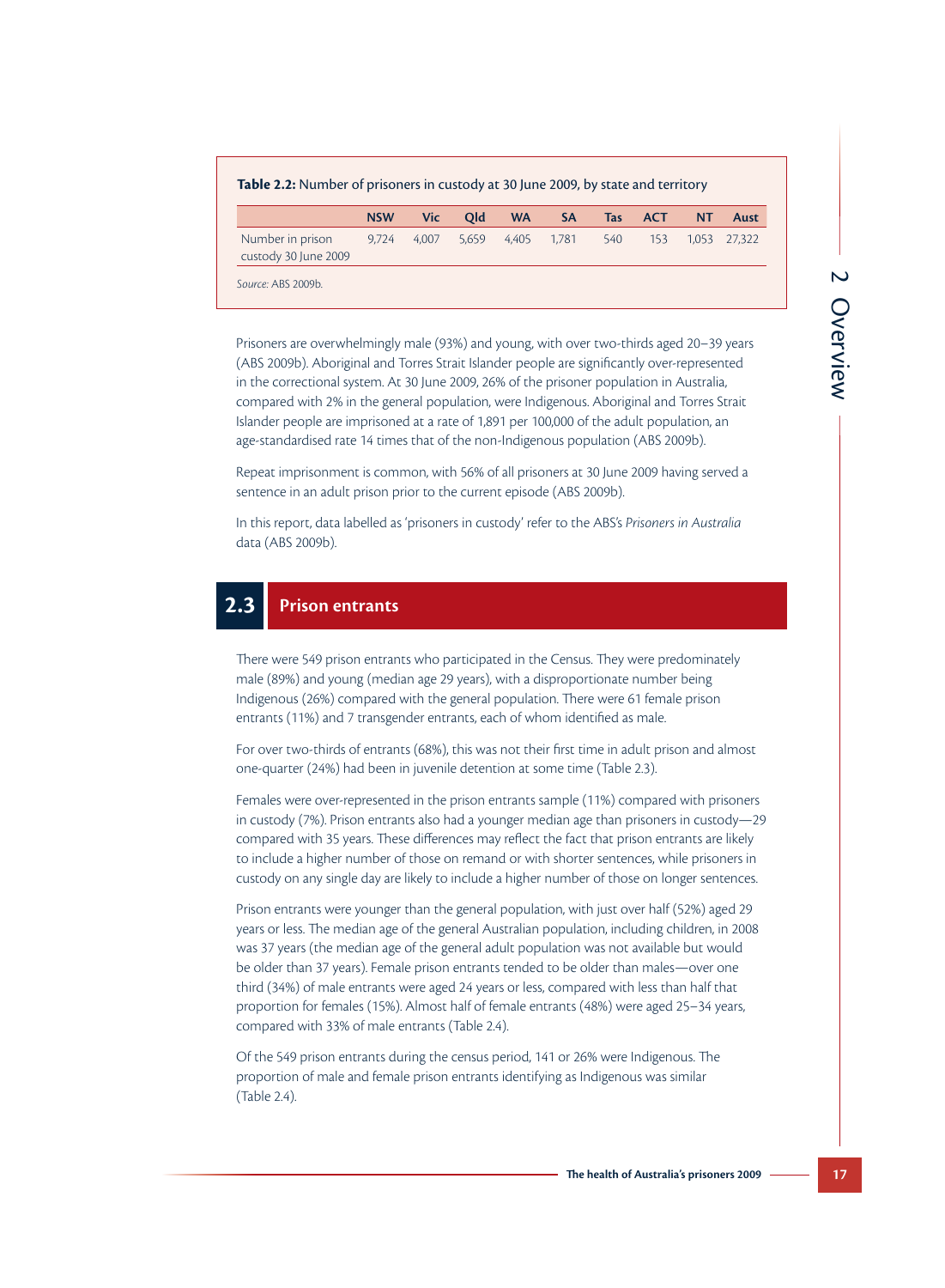#### **Table 2.3:** Characteristics of prison entrants, by state and territory, 2009

| <b>Characteristics</b>     | <b>NSW</b> | <b>Vic</b>     | <b>Old</b> | <b>WA</b> | SΑ        | Tas | <b>ACT</b> | NT  | Total     |
|----------------------------|------------|----------------|------------|-----------|-----------|-----|------------|-----|-----------|
| Prison entrants            | 180        | 30             | 140        | 105       | 81        | n.a | 13         | n.a | 549       |
| Male                       | 163        | 19             | 128        | 94        | 71        | n.a | 11         | n.a | 486 (89%) |
| Indigenous                 | 37         | $\overline{2}$ | 36         | 44        | 21        | n.a |            | n.a | 141 (26%) |
| Median age (years)         | 30         | 35             | 28         | 28        | 28        | n.a | 23         | n.a | 29        |
| Age range (years)          | $19 - 70$  | $18 - 65$      | $18 - 57$  | $18 - 58$ | $18 - 63$ | n.a | $19 - 44$  | n.a | $18 - 70$ |
| Been in juvenile detention | 34         | 8              | 33         | 31        | 22        | n.a | 5          | n.a | 133 (24%) |
| Been in prison before      | 108        | 18             | 115        | 74        | 53        | n.a | 6          | n.a | 374 (68%) |
|                            |            |                |            |           |           |     |            |     |           |

*Source:* National Prisoner Health Census 2009.

**Table 2.4:** Prison entrants and prisoners in custody, by sex, age group and Indigenous status 2009

|                          | <b>Number of prison</b><br>entrants | Per cent of prison<br>entrants | Per cent of prisoners<br>in custody |
|--------------------------|-------------------------------------|--------------------------------|-------------------------------------|
| <b>Sex</b>               |                                     |                                |                                     |
| Male                     | 486                                 | 89                             | 93                                  |
| Female                   | 61                                  | 11                             | 7                                   |
| Age group                |                                     |                                |                                     |
| $18 - 24$                | 180                                 | 33                             | 19                                  |
| $25 - 34$                | 188                                 | 34                             | 36                                  |
| $35 - 44$                | 126                                 | 23                             | 27                                  |
| $45+$                    | 54                                  | 10 <sup>°</sup>                | 18                                  |
| <b>Indigenous status</b> |                                     |                                |                                     |
| Indigenous               | 141                                 | 26                             | 26                                  |
| Non-Indigenous           | 401                                 | 73                             | 74                                  |
| <b>Total</b>             | 549                                 | 100                            | 100                                 |

*Notes*

1. Prison entrant data include New South Wales, Victoria, Queensland, Western Australia, South Australia and the Australian Capital Territory.

2. Totals include 2 prison entrants of unknown sex, 1 prison entrant of unknown age and 7 of unknown Indigenous status.

3. There were 7 transgender entrants, each of whom identified as male and were included in the male row. *Sources:* National Prisoner Health Census 2009; ABS Prisoners in Australia 2009.

The age profiles of the Indigenous and non-Indigenous prison entrants were similar, with 36% of Indigenous entrants aged 18–24 years, compared with 30% of non-Indigenous entrants. A slightly higher proportion of non-Indigenous entrants (24%) were aged at least 35 years compared with 14% of Indigenous entrants.

The majority of prison entrants were born in Australia (85%) and nominated English as their main language spoken at home (93%). Among those entrants born outside Australia and/ or speaking a language other than English at home, there was a broad range of countries and languages nominated (Table 2.5).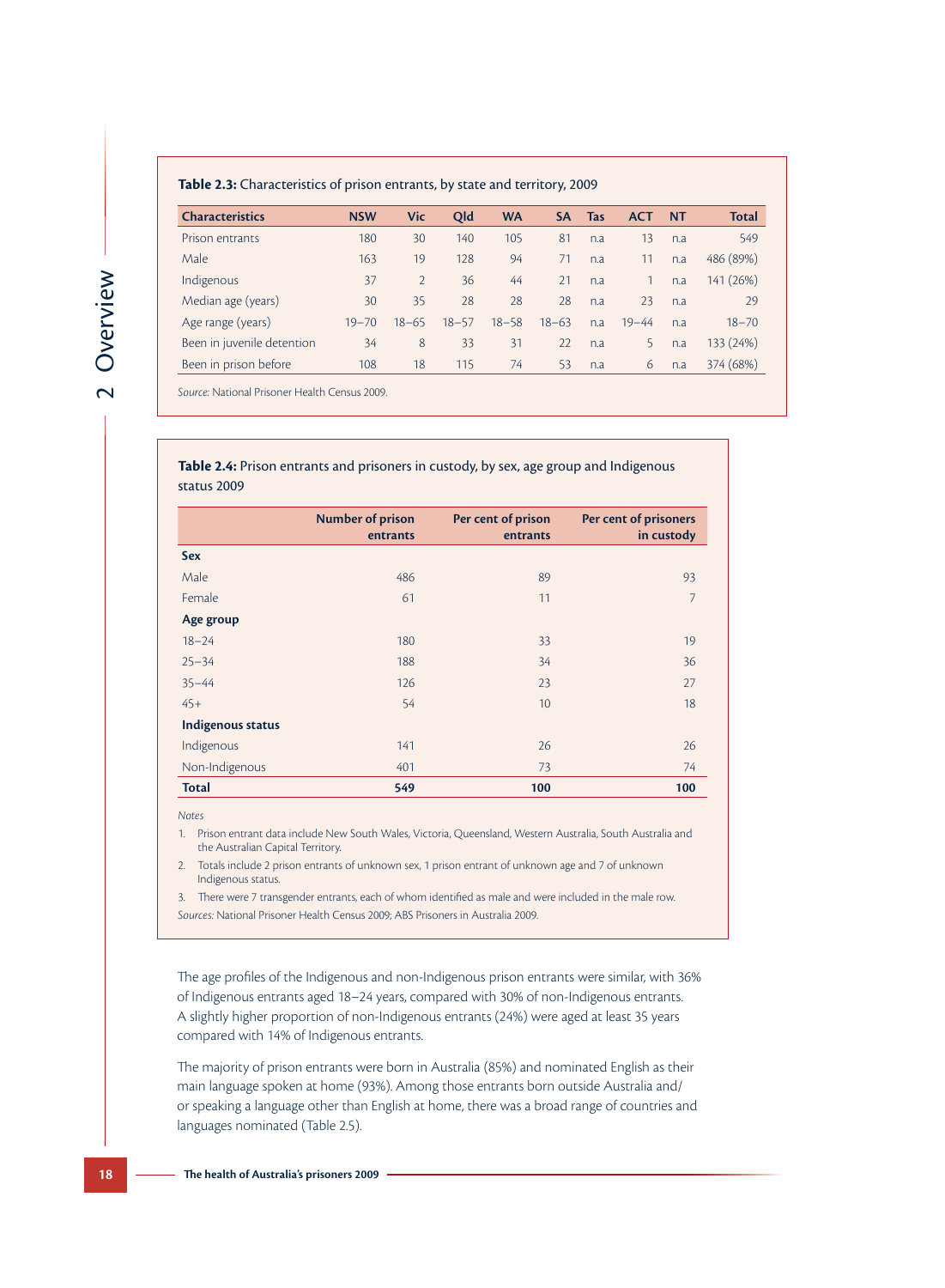A higher proportion of prison entrants were born in Australia, compared with prisoners in custody (81%) (ABS 2009b). New Zealand (2% of entrants and 3% of prisoners in custody) and Vietnam (1% and 3%) were among the next most common countries of birth for both groups.

**Table 2.5:** Prison entrants and prisoners in custody, country of birth and main language spoken at home, 2009

|                              | <b>Number of prison</b><br>entrants | Per cent of prison<br>entrants | Per cent of prisoners<br>in custody |
|------------------------------|-------------------------------------|--------------------------------|-------------------------------------|
| <b>Country of birth</b>      |                                     |                                |                                     |
| Australia                    | 467                                 | 85                             | 81                                  |
| New Zealand                  | 12                                  | $\overline{2}$                 | $\overline{3}$                      |
| England                      | 6                                   | 1                              | n.a.                                |
| Vietnam                      | $\overline{4}$                      | 1                              | 3                                   |
| Other                        | 58                                  | 11                             | n.a.                                |
| <b>Total</b>                 | 549                                 | 100                            | 100                                 |
| Main language spoken at home |                                     |                                |                                     |
| English                      | 509                                 | 93                             | n.a.                                |
| Vietnamese                   | 6                                   | 1                              | n.a.                                |
| Aboriginal Australian        | 5                                   | 1                              | n.a.                                |
| Arabic/Lebanese              | 4                                   | 1                              | n.a.                                |
| Other                        | 25                                  | 5                              | n.a.                                |
| <b>Total</b>                 | 549                                 | 100                            |                                     |

*Notes*

1. Prison entrants data include New South Wales, Victoria, Queensland, Western Australia, South Australia and the Australian Capital Territory.

2. Country of birth total includes 2 prison entrants of unknown country of birth.

3. Other country of birth includes the Philippines, Germany, Sudan, Costa Rica, Papua New Guinea, Scotland, Ireland, South Africa, Sierra Leone, China, Cambodia, Denmark, Zimbabwe, Brazil, Fiji, Thailand, Malaysia, India, Sri Lanka, Lebanon, Iraq, Netherlands, Romania, Zambia, Bosnia, Herzegovina, Russia, former Yugoslav Republic of Macedonia, Turkey, Afghanistan, Egypt and other not specified.

4. Other languages spoken at home include Dinka, Spanish, Filipino Tagalog, Cantonese, African languages, Korean, Brazilian, Portuguese, Fiji, Mandarin, Samoan, Albanian, Djaru, Russian, Sudanese, Macedonian, Turkish and other not specified.

*Sources:* National Prisoner Health Census 2009; ABS Prisoners in Australia 2009.

#### Detention history

Prison entrants were asked whether this was their first time in prison or detention and, if not, how many times they had previously been incarcerated. Many of those entrants who had previously been in prison or detention had been there numerous times (Table 2.6). Almost one in ten entrants (9%) had been in juvenile detention at least 5 times, and almost one-quarter (23%) had been in prison at least 5 times.

A history of incarceration was more common amongst male entrants, and this difference was most pronounced in relation to previous adult imprisonment. Almost 70% of male entrants had been in prison before, compared with more than half (57%) of female entrants.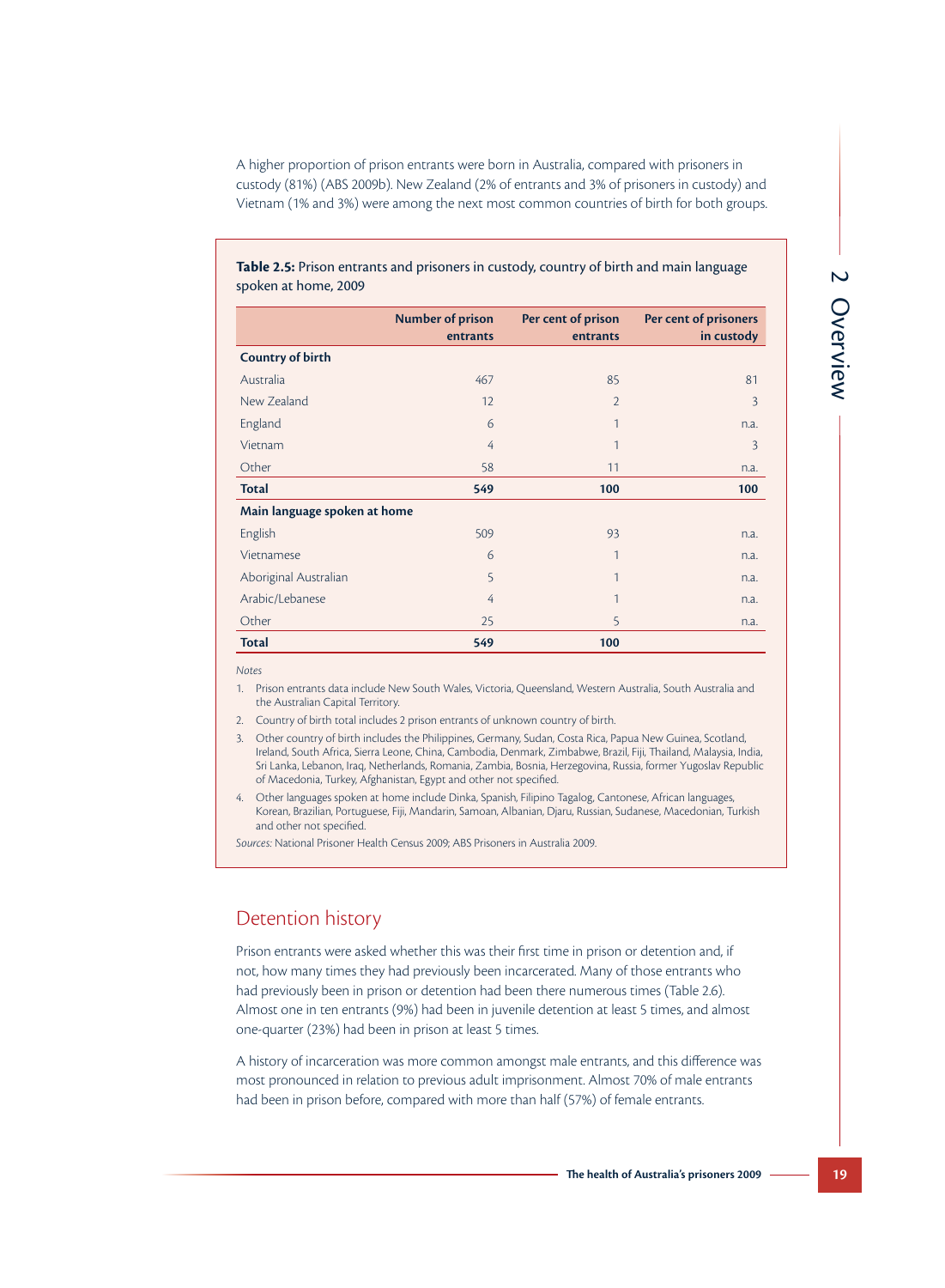| <b>Table 2.6:</b> Prison entrants, previous detention history, by sex, 2009 |                                       |                |                |                |               |          |  |  |  |
|-----------------------------------------------------------------------------|---------------------------------------|----------------|----------------|----------------|---------------|----------|--|--|--|
|                                                                             | <b>Male</b>                           |                | <b>Female</b>  |                | <b>Total</b>  |          |  |  |  |
|                                                                             | <b>Number</b>                         | Per cent       | <b>Number</b>  | Per cent       | <b>Number</b> | Per cent |  |  |  |
|                                                                             | Number of times in juvenile detention |                |                |                |               |          |  |  |  |
| Never                                                                       | 357                                   | 73             | 51             | 84             | 410           | 75       |  |  |  |
| $1 - 2$                                                                     | 56                                    | 12             | 5              | 8              | 61            | 11       |  |  |  |
| $3 - 4$                                                                     | 19                                    | $\overline{4}$ | $\overline{2}$ | 3              | 21            | 4        |  |  |  |
| $5+$                                                                        | 49                                    | 10             | $\overline{2}$ | $\overline{3}$ | 51            | 9        |  |  |  |
| Total                                                                       | 486                                   | 100            | 61             | 100            | 549           | 100      |  |  |  |
|                                                                             | Number of times previously in prison  |                |                |                |               |          |  |  |  |
| Never                                                                       | 144                                   | 30             | 26             | 43             | 172           | 31       |  |  |  |
| $1 - 2$                                                                     | 107                                   | 22             | 13             | 21             | 120           | 22       |  |  |  |
| $3 - 4$                                                                     | 113                                   | 23             | 12             | 20             | 125           | 23       |  |  |  |
| $5+$                                                                        | 119                                   | 24             | 10             | 16             | 129           | 23       |  |  |  |
| Total                                                                       | 486                                   | 100            | 61             | 100            | 549           | 100      |  |  |  |

**Table 2.6:** Prison entrants, previous detention history, by sex, 2009

*Notes*

1. Includes New South Wales, Queensland, Western Australia, South Australia and the Australian Capital Territory.

2. Totals include 6 prison entrants for whom juvenile detention history was unknown, and 3 for whom prison history was unknown, and 2 prison entrants of unknown sex.

*Source*: National Prisoner Health Census 2009.

Having a history of previous incarceration was more common among Indigenous than non-Indigenous prison entrants (Figure 2.1). This difference was most pronounced for prior juvenile detention, which was twice as likely for Indigenous (38%) than non-Indigenous (19%) prison entrants. This history of previous incarceration was also more extensive for Indigenous than non-Indigenous entrants. For example, having previously been in detention at least 5 times was more common among Indigenous than non-Indigenous entrants for both juvenile detention (15% compared with 7%) and prison (30% compared with 22%).

#### Education level

Education and health are related—generally, those with the lowest health status also have low educational and literacy levels. Higher levels of educational attainment are thought to directly impact on health by improving a person's health-related knowledge and their ability to efficiently use this information. Educational attainment is also associated with better employment prospects and higher income which, in turn, may serve to increase access to health-related services and products (AMA 2007).

Studies have also found a relationship between level of education, repeat imprisonment and criminal activity. Research indicates that prisoners with more imprisonments have, on average, lower levels of education (Rawnsley 2003). Similarly, a higher level of schooling is associated with a lower probability of arrest and incarceration (Lochner & Moretti 2004).

2 Overview 2 Overview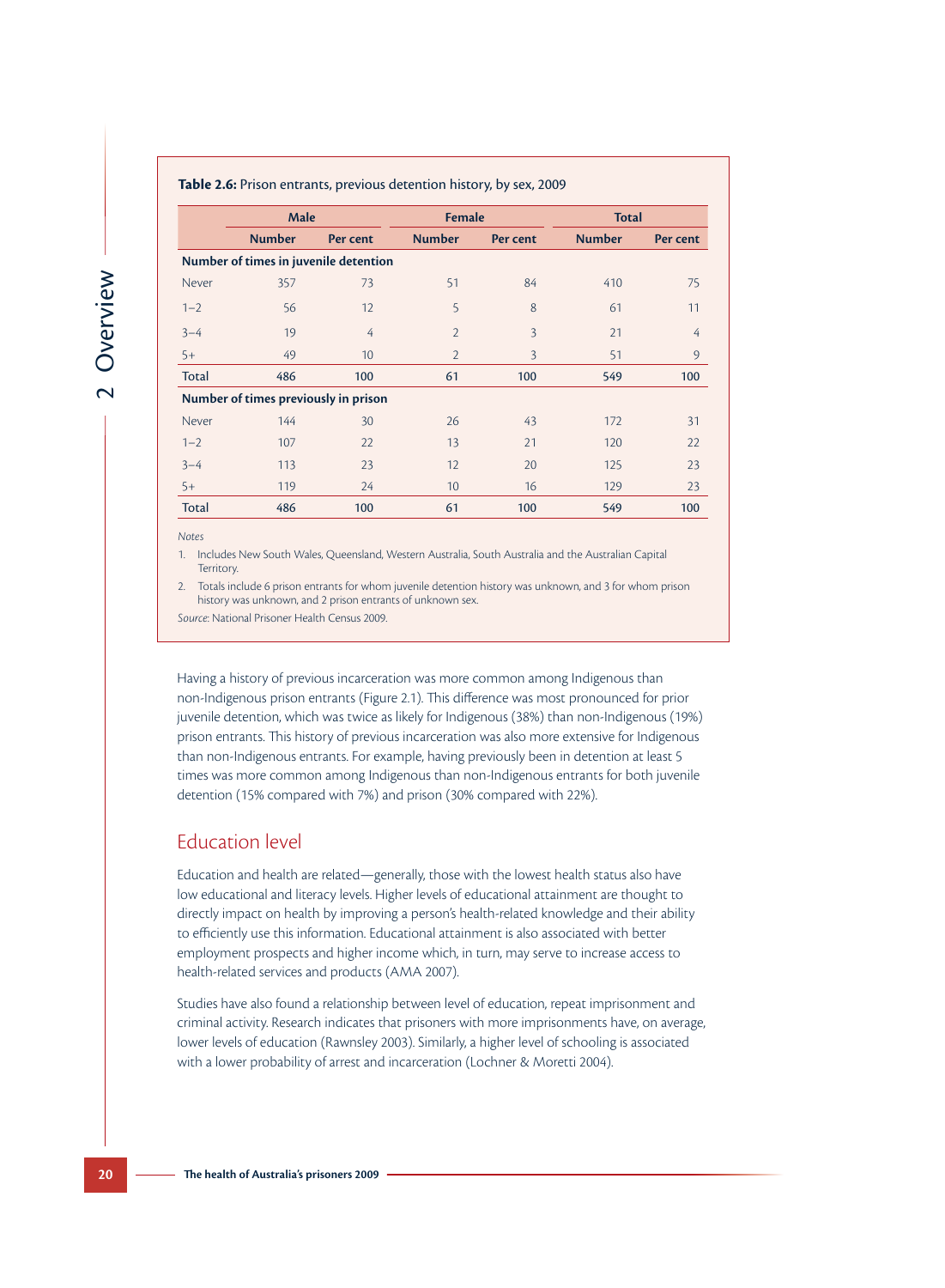

#### *Notes*

- 1. Includes New South Wales, Victoria, Queensland, Western Australia, South Australia and the Australian Capital Territory.
- 2. There were 6 prison entrants whose juvenile detention history was unknown, 3 whose prison history was unknown and 7 whose Indigenous status was unknown.

*Source:* National Prisoner Health Census 2009.

Educational attainment among the 549 prison entrants was generally low. For three-quarters (75%) of all prison entrants, Year 10 or lower was the highest level of schooling completed. The highest level of completed schooling was similar for male and female entrants. A slightly higher proportion of females had completed Year 10 (43%) than males (38%), and males were more likely than females to have a highest completed schooling of Year 9 (22% and 18% respectively).

**Indicator:** Proportion of prison entrants by highest completed level of education.

**Numerator:** Number of prison entrants by highest completed level of education.

**Denominator:** Total number of prison entrants during the census week.

Level of educational attainment was lower for Indigenous than non-Indigenous prison entrants. Half (50%) of Indigenous entrants had a highest completed level of education of Year 9 or lower, compared with just under one-third (32%) of non-Indigenous entrants (Figure 2.2). Non-Indigenous prison entrants were almost three times as likely as Indigenous entrants to have a highest completed level of education of Year 12 (17% and 6% respectively).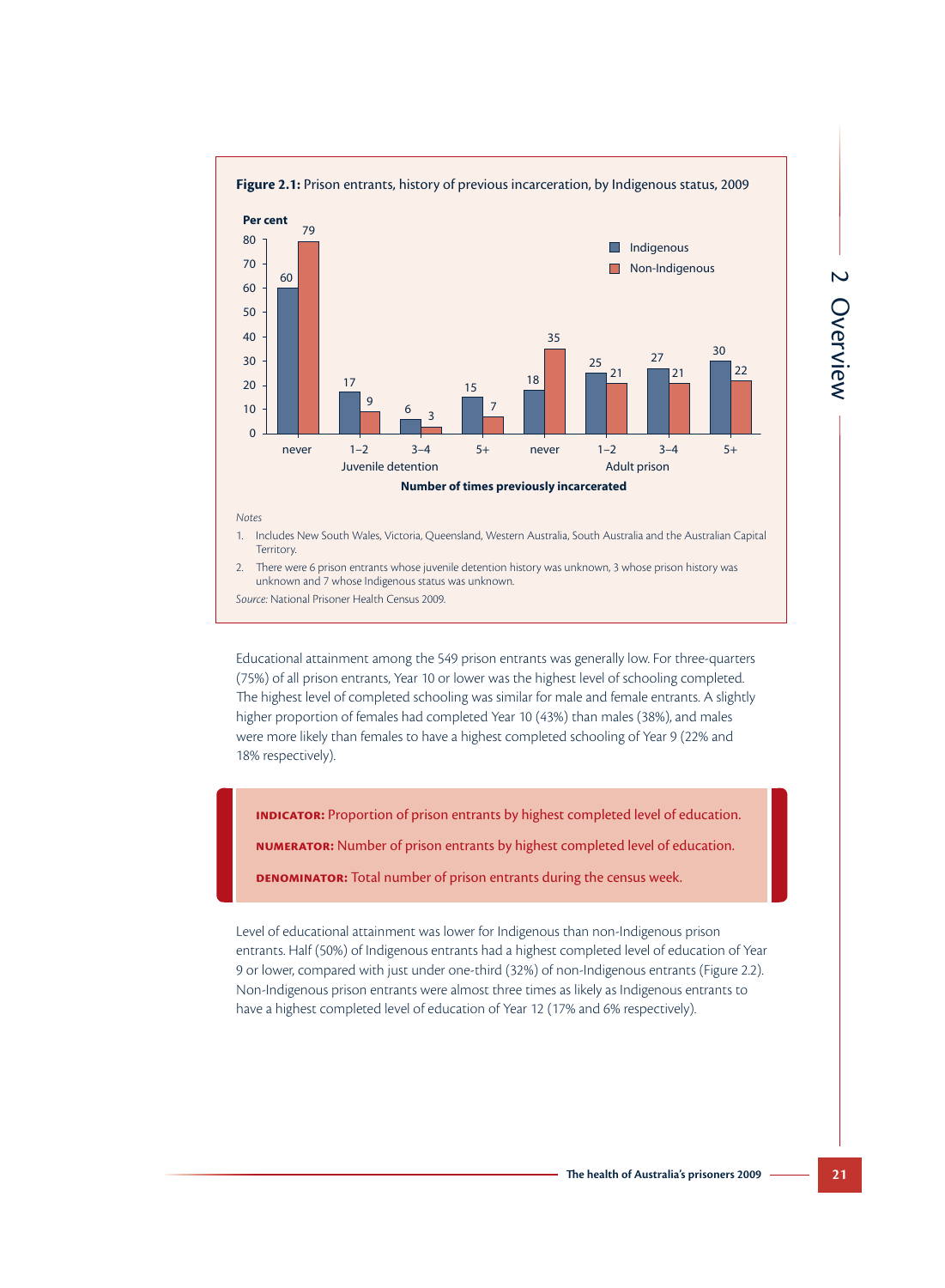

#### *Notes*

- 1. Includes New South Wales, Victoria, Queensland, Western Australia, South Australia and the Australian Capital Territory.
- 2. There were 6 prison entrants whose highest completed level of schooling was unknown and 7 entrants whose Indigenous status was unknown.

*Source:* National Prisoner Health Census 2009

Just over one-quarter (26%) of prison entrants had a non-school qualification, with trade certificates most common (19%), followed by diplomas (5%) and bachelor degrees (2%) (Table 2.7). While non-school qualifications were more common among those who had completed a higher level of schooling, 13% of those who had not completed Year 10 had a trade certificate.

| Level of<br>schooling | <b>Trade</b><br>certificate | <b>Diploma</b> | <b>Bachelor</b><br>degree | Postgraduate<br>degree | No other<br>education | <b>Unknown</b> | <b>Total</b> |
|-----------------------|-----------------------------|----------------|---------------------------|------------------------|-----------------------|----------------|--------------|
|                       | %                           | %              | %                         | %                      | %                     | %              | %            |
| Year 12               | 29                          | 20             | 10                        |                        | 27                    | 14             | 100          |
| Year 11               | 21                          | $\overline{0}$ | $\overline{2}$            |                        | 58                    | 19             | 100          |
| Year 10               | 20                          | 5              |                           | $\Omega$               | 62                    | 13             | 100          |
| Year 9                | 14                          | $\overline{2}$ |                           |                        | 71                    | 14             | 100          |
| Year 8 or below       | 12                          |                |                           |                        | 79                    | 9              | 100          |
| No schooling          | 17                          |                |                           |                        | 83                    |                | 100          |
| Total                 | 19                          | 5              | $\overline{2}$            | $\overline{0}$         | 61                    | 14             | 100          |

**Table 2.7:** Prison entrants, highest level of completed schooling by non-school qualifications, 2009

*Source:* National Prisoner Health Census 2009.